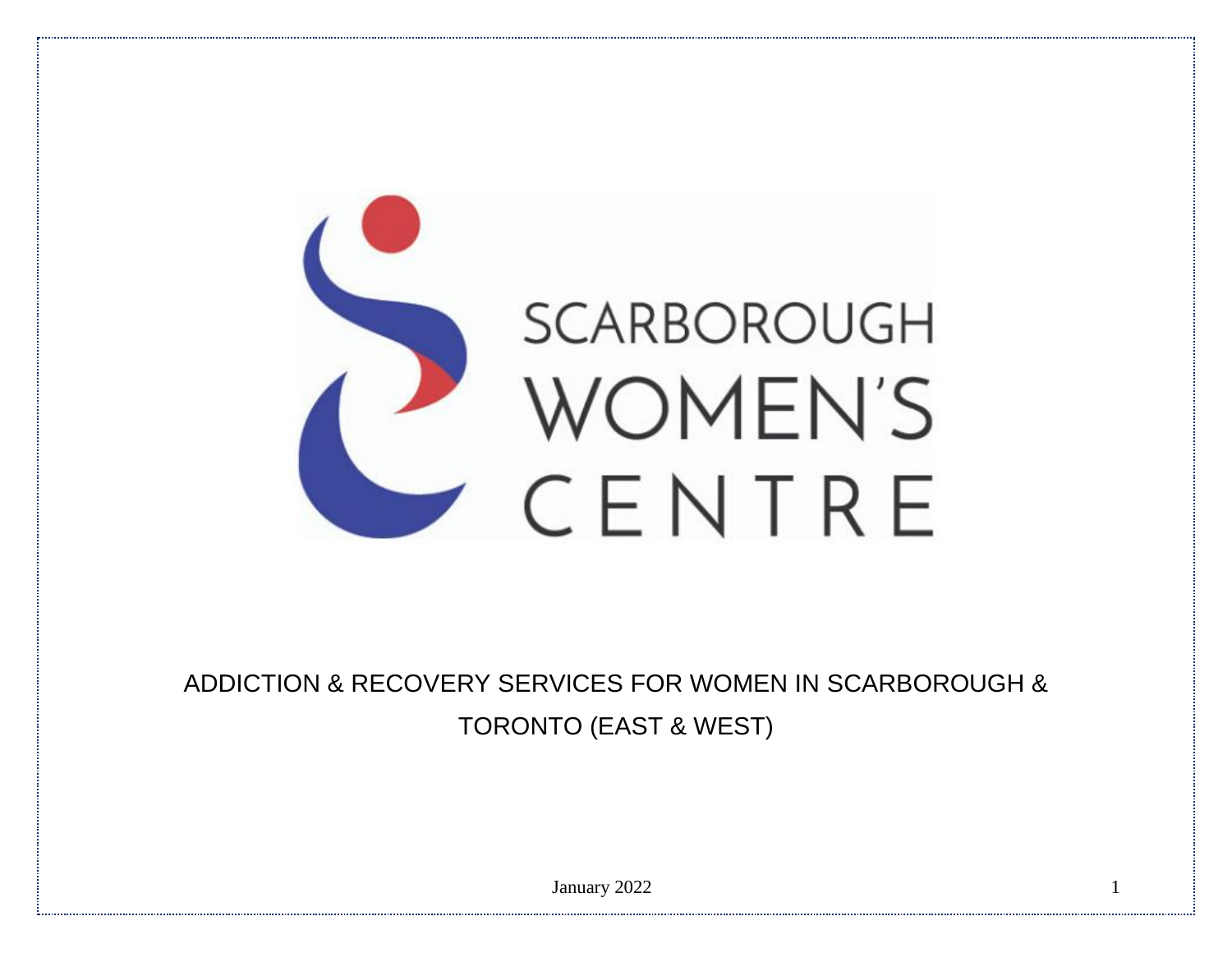### **Table of Contents**

### **Harm Reduction & Withdrawal Management:**

Pages 3-8

**Peer Support Groups:**

Pages 9-11

**Treatment Centres:**

Pages 12-18

**12 Step Programs:**

Pages 19

**Sober Living:**

Pages 20

**Disclaimer:** This resource manual contains supports for all stages of substance use and recovery. Spanning from safe injection sites to sober living and everything in between.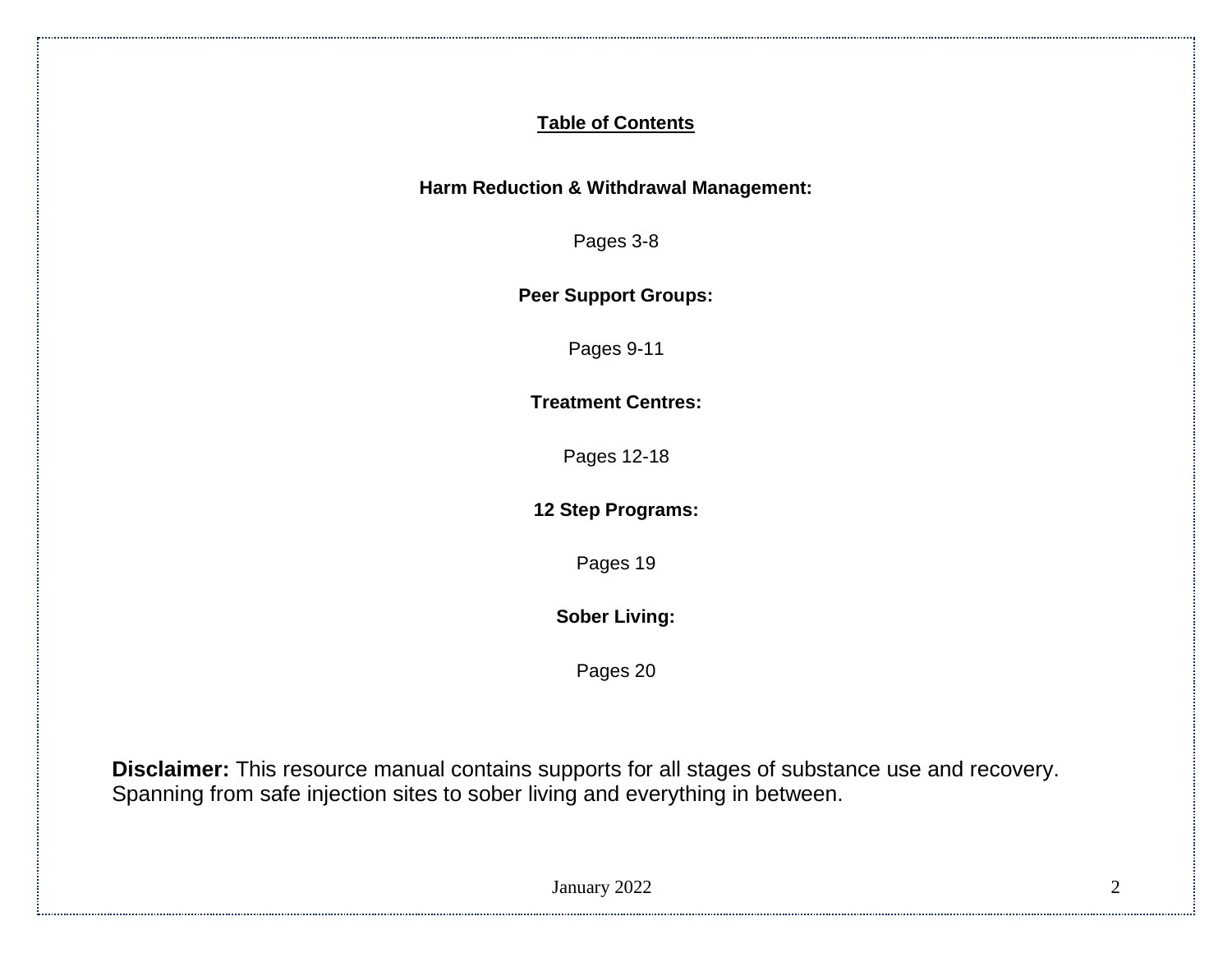# **Harm Reduction & Withdrawal Management**

| Name of Agency           | <b>Contact Info/ Hours of Operation</b> | Services/ Eligibility                          |
|--------------------------|-----------------------------------------|------------------------------------------------|
| Rapid Access             | Phone & Fax: 416-431-8269               | The Rapid Access Addiction Medicine            |
| Addiction                | Email: RAAM@SHN.Ca                      | (RAAM) Clinic offers fast access to quality    |
| Medicine (RAAM)          |                                         | care on a walk-in basis for people living with |
| <b>Clinic</b>            | Address: 3050 Lawrence Avenue           | alcohol, opioid, or other drug-related         |
| (Scarborough             | East, Crockford Pavilion, Room          | addictions. Services include medical           |
| <b>General Hospital)</b> | G.721                                   | treatment and same-day counselling services    |
|                          | Scarborough, ON M1P 2V5                 | without a doctor's referral.                   |
|                          | (McCowan Rd & Lawrence Ave E)           |                                                |
|                          |                                         | The clinic is staffed by SHN physicians, a     |
|                          | Website: https://www.shn.ca/mental-     | dedicated RN, and specialized addiction        |
|                          | health/addictions-program/              | counsellors.                                   |
|                          |                                         |                                                |
|                          | Hours: Tues, Thurs, Fri                 | RAAM offers service users:                     |
|                          |                                         | Assessment of substance use disorders          |
|                          |                                         | and review of treatment options                |
|                          |                                         | Medications for alcohol, opioid, and/or        |
|                          |                                         | substance use disorders                        |
|                          |                                         | Overdose prevention education and take-        |
|                          |                                         | home naloxone kits                             |
|                          |                                         | Referrals to community-based addiction         |
|                          |                                         | support services as needed                     |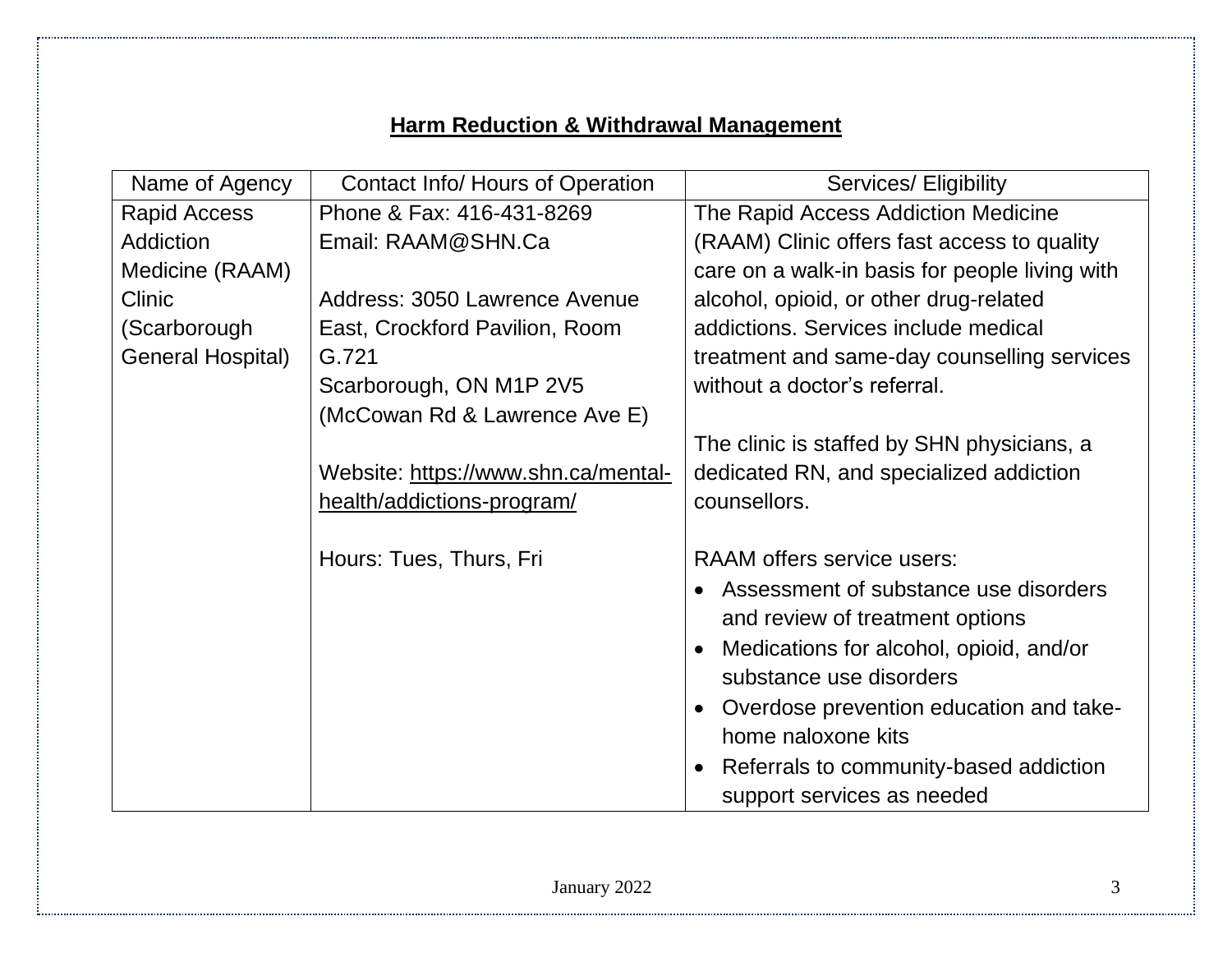|                       |                                                                                                                                                                                                                                                                                                                                                                               | Management of alcohol and opioid withdrawal                                                                                                                                                                                                                                                                                                                                                            |
|-----------------------|-------------------------------------------------------------------------------------------------------------------------------------------------------------------------------------------------------------------------------------------------------------------------------------------------------------------------------------------------------------------------------|--------------------------------------------------------------------------------------------------------------------------------------------------------------------------------------------------------------------------------------------------------------------------------------------------------------------------------------------------------------------------------------------------------|
| The FIX               | Phone: 647-459-6912                                                                                                                                                                                                                                                                                                                                                           | This program provides individuals with access                                                                                                                                                                                                                                                                                                                                                          |
| (Scarborough          | Email:                                                                                                                                                                                                                                                                                                                                                                        | to harm reduction information and supplies                                                                                                                                                                                                                                                                                                                                                             |
| <b>Harm Reduction</b> | mrahema@agincourtcommunityservi                                                                                                                                                                                                                                                                                                                                               | including injection and smoking equipment                                                                                                                                                                                                                                                                                                                                                              |
| Services)             | ces.com                                                                                                                                                                                                                                                                                                                                                                       | (available on-site or delivery in Scarborough).                                                                                                                                                                                                                                                                                                                                                        |
|                       | <b>Address: Community Services</b><br>Association<br>4155 Sheppard Ave. East Unit #100<br>Scarborough, ON M1S 1T4<br>(Midland Ave & Sheppard Ave E)<br>Website:<br>https://www.agincourtcommunityserv<br>ices.com/fix-scarborough-harm-<br>reduction-services<br><b>Address: Agincourt Community</b><br><b>Services Association</b><br>Hours: Mon $-$ Fri 9:00 am $-$ 5:30 pm | All harm reduction services are confidential.<br>They also offer workshops and information<br>sessions on the following topics:<br><b>Overdose Prevention</b><br><b>Understanding Substance Use</b><br>$\bullet$<br><b>Prescription Drug Use and Misuse</b><br>Prevention<br>Naloxone Training and Distribution<br>$\bullet$<br><b>Understanding Opioids</b><br>$\bullet$<br><b>Harm Reduction 101</b> |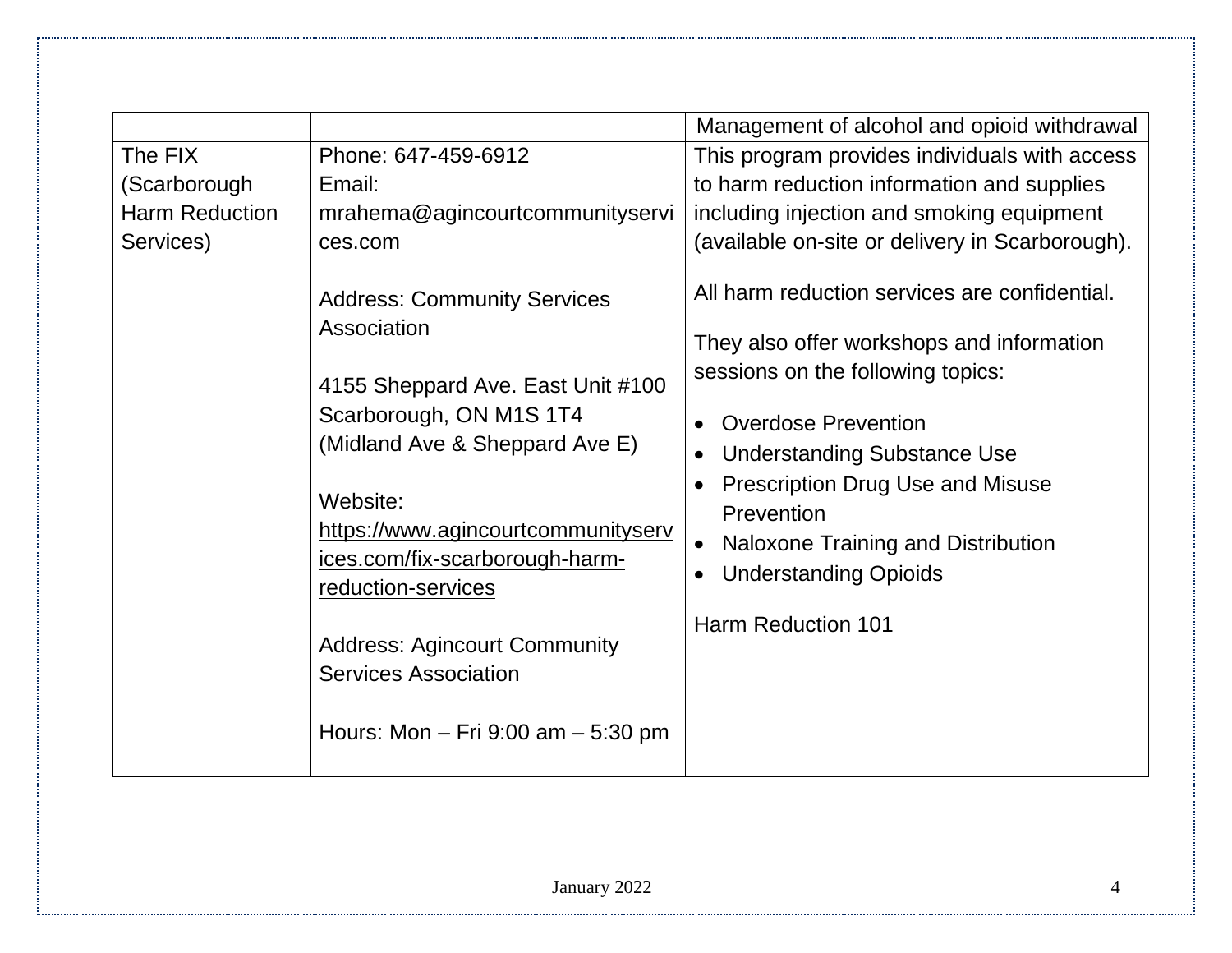| Women's Own             | Phone: 1-866-366-9513                 | Offers support to women 16 years of age or     |
|-------------------------|---------------------------------------|------------------------------------------------|
| Withdrawal              | Fax: 416-603-2552                     | over who are in an acute state of intoxication |
| Management              |                                       | or withdrawal from alcohol and/or drugs, and   |
|                         | Website:                              | whose condition can be safely managed in a     |
|                         | https://www.torontocentralhealthline. | non-medical setting. A safe, secure, and       |
|                         | ca/displayService.aspx?id=196368      | caring environment is provided. A holistic     |
|                         |                                       | approach is used. Service users will be        |
|                         | Address:                              | transferred to an emergency department if      |
|                         | 892 Dundas St West                    | medical intervention is necessary.             |
|                         | (Dundas & Bathurst)                   |                                                |
|                         |                                       | Referrals are made through Central Access      |
|                         | Toronto, ON                           | Toronto Withdrawal Management. Call 1-866-     |
|                         | <b>M6J1W1</b>                         | 366-9513 for more information.                 |
|                         |                                       |                                                |
|                         | Hours:                                |                                                |
|                         | open 24/7, including holidays.        |                                                |
| <b>Regent Park</b>      | Phone: 416-203-4506                   | A drop-in for women, trans and non-binary      |
| <b>Community Health</b> | Fax: 416-364-0822                     | individuals who use substances and engage      |
| Centre: Sex             |                                       | in sex work.                                   |
| <b>Workers Women's</b>  | <b>Website Flyer:</b>                 |                                                |
| Drop-in Program         | https://regentparkchc.org/wp-         | This service offers a women-only               |
|                         | content/uploads/2020/09/women-s-      | consumption treatment services (CTS) where     |
|                         | drop-in 34524448.pdf                  | individuals can inject, snort, and pop drugs   |
|                         |                                       | legally with supervised support, as well as    |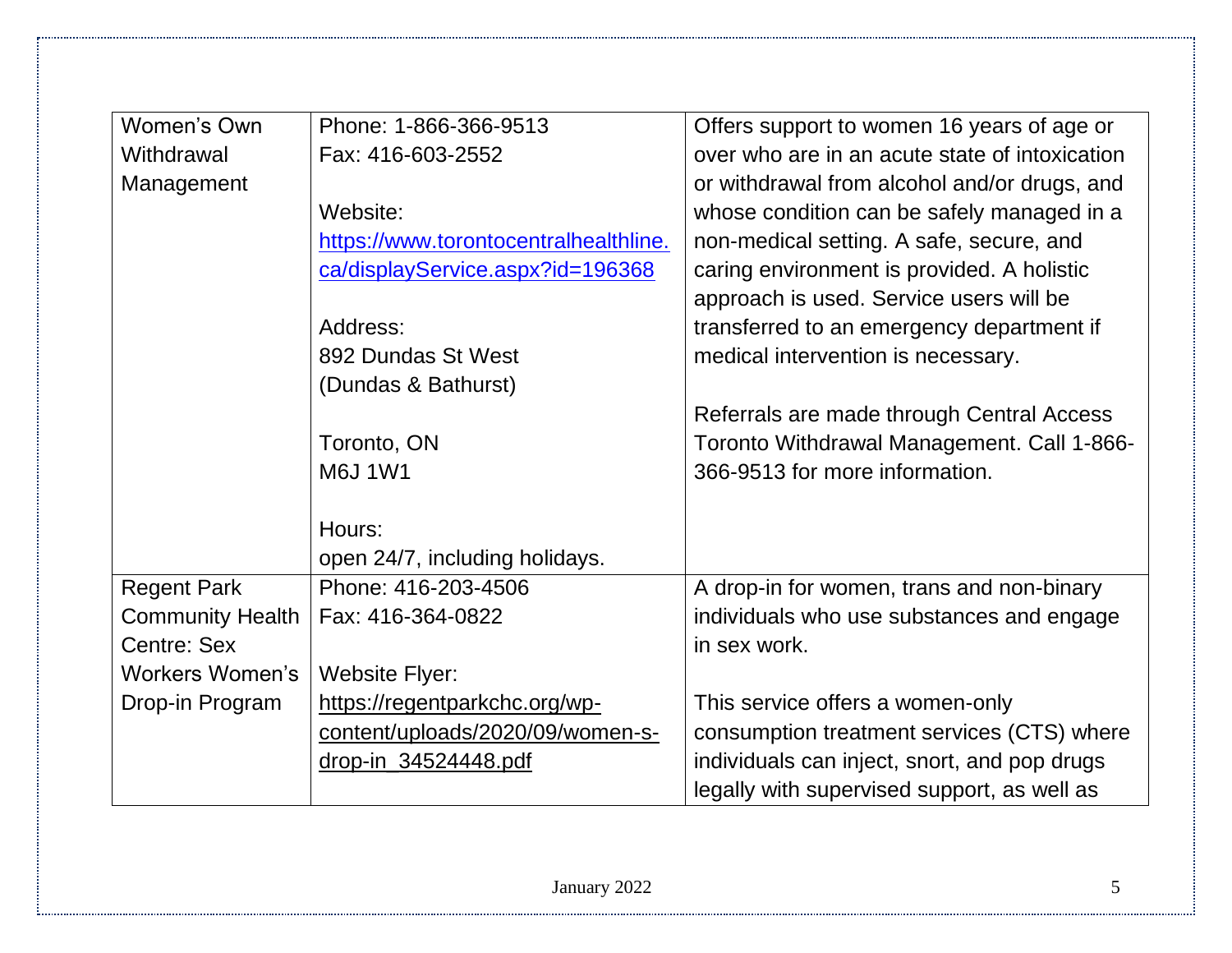|                            | Address: 465 Dundas St. E Ground<br>Floor Room 109<br>(Dundas St. E & Parliament)            | peer support, naloxone distribution, harm<br>reduction supplies, support, and referrals. |
|----------------------------|----------------------------------------------------------------------------------------------|------------------------------------------------------------------------------------------|
|                            | Hours:<br>Women only consumption treatment<br>services (CTS): Thursday: 9 am to<br>$6:15$ pm |                                                                                          |
|                            | Peer support: Thursdays 9 am to<br>11:30 am $(4th$ floor boardroom)                          |                                                                                          |
| Methadone                  | Phone: 416-392-0520                                                                          | Anyone who is actively using substances is                                               |
| <b>Works-Opioid</b>        | Fax: 416-392-0810                                                                            | eligible for this service.                                                               |
| <b>Substitution Clinic</b> | Email: theworks@toronto.ca                                                                   |                                                                                          |
| <b>TORONTO</b>             |                                                                                              | This service provides a harm reduction-based                                             |
| <b>PUBLIC HEALTH</b>       | Website:                                                                                     | opioid-substitution program that includes                                                |
|                            | https://www.toronto.ca/community-                                                            | methadone and suboxone.                                                                  |
| <b>FULLY</b>               | people/health-wellness-care/health-                                                          |                                                                                          |
| <b>ACCESSIBLE</b>          | programs-advice/services-provided-                                                           | To apply call or visit service website * no                                              |
|                            | by-the-works/                                                                                | referral required* OHIP is NOT required for                                              |
|                            |                                                                                              | application.                                                                             |
|                            | Address:                                                                                     |                                                                                          |
|                            | 277 Victoria St, Ground floor                                                                |                                                                                          |
|                            | Toronto, ON, M5B 1W2                                                                         |                                                                                          |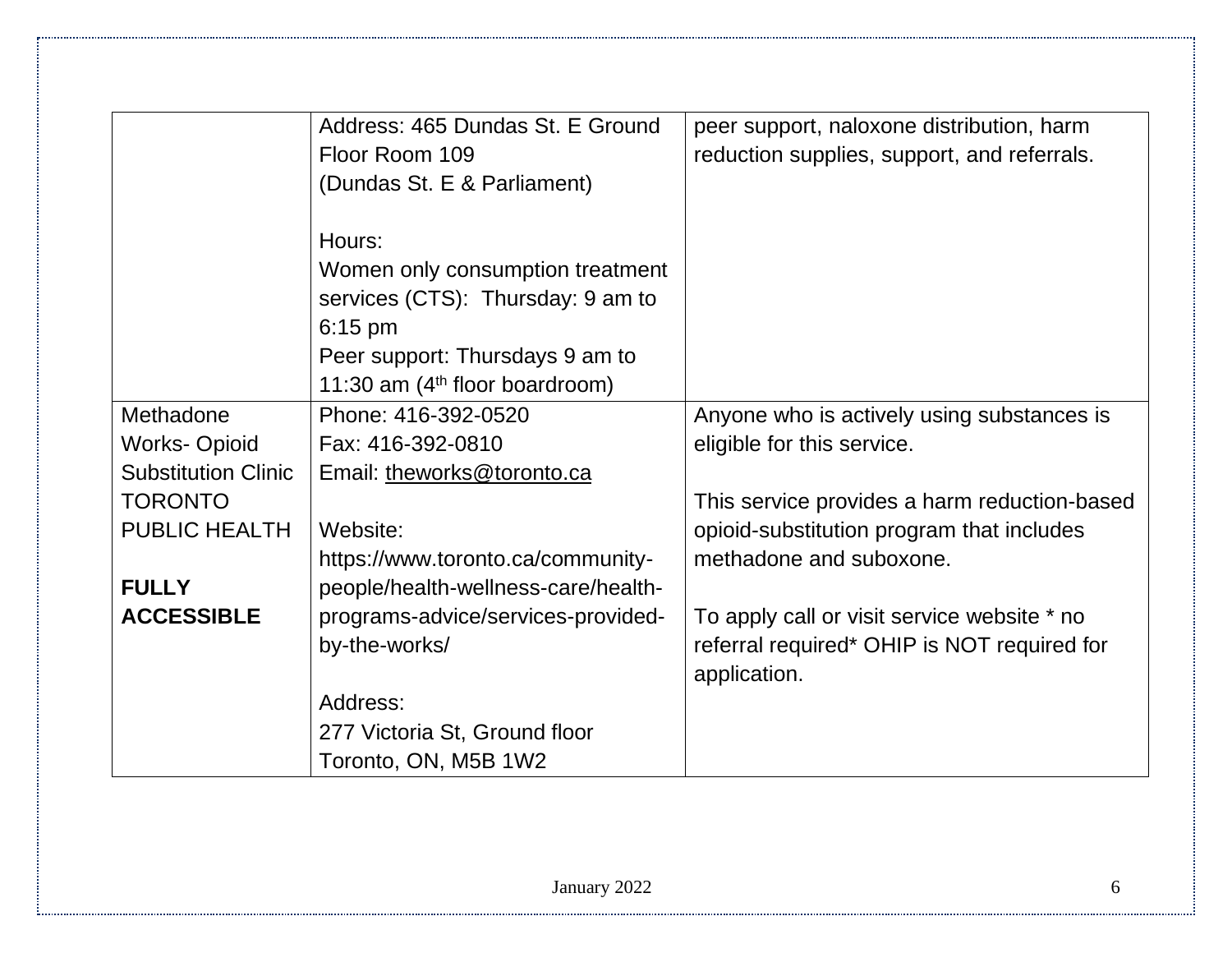|                      | (Yonge St & Dundas Street E;<br>Toronto) (Church-Yonge Corridor,<br>Old Toronto)<br>Hours: Mon-Sat 10am-10pm * Sun<br>11am-5pm<br>*Open holidays*                   |                                                                                    |
|----------------------|---------------------------------------------------------------------------------------------------------------------------------------------------------------------|------------------------------------------------------------------------------------|
| Women's College      | Phone: 416-323-7559 ext. 6                                                                                                                                          | Women who are struggling with substance                                            |
| Hospital:            | Fax: 416-323-7739                                                                                                                                                   | abuse (alcohol, opioids, benzodiazepines,                                          |
| <b>Substance Use</b> |                                                                                                                                                                     | cannabis, or other drugs) are eligible to use                                      |
| <b>Services</b>      | Address: 76 Grenville St, 3rd Floor                                                                                                                                 | this service.                                                                      |
|                      | Toronto, On, M5S 1B2                                                                                                                                                |                                                                                    |
| <b>WHEELCHAIR</b>    | (Bay St & College St)                                                                                                                                               | This service provides patients with personal                                       |
| <b>ACCESSIBLE</b>    |                                                                                                                                                                     | assessments and ongoing management of<br>substance use disorders, as well as brief |
|                      | Website:                                                                                                                                                            | individual counselling, group counselling,                                         |
| <b>INTERPRETIVE</b>  | https://www.womenscollegehospital.                                                                                                                                  | withdrawal management, medication-assisted                                         |
| <b>SERVICES ARE</b>  | ca/care-programs/substance-use-                                                                                                                                     | treatment, and referral to long-term treatment.                                    |
| <b>AVAILABLE</b>     | service                                                                                                                                                             |                                                                                    |
|                      | Hours:<br>Mon $-$ Thu: 9 am to 4 pm<br>Fri: 9 am to 12 pm<br><b>Rapid Access Addiction Medicine</b><br>Clinic: Mon-Tue, Thu 10 am-12 pm<br>(arrive before 11:30 am) |                                                                                    |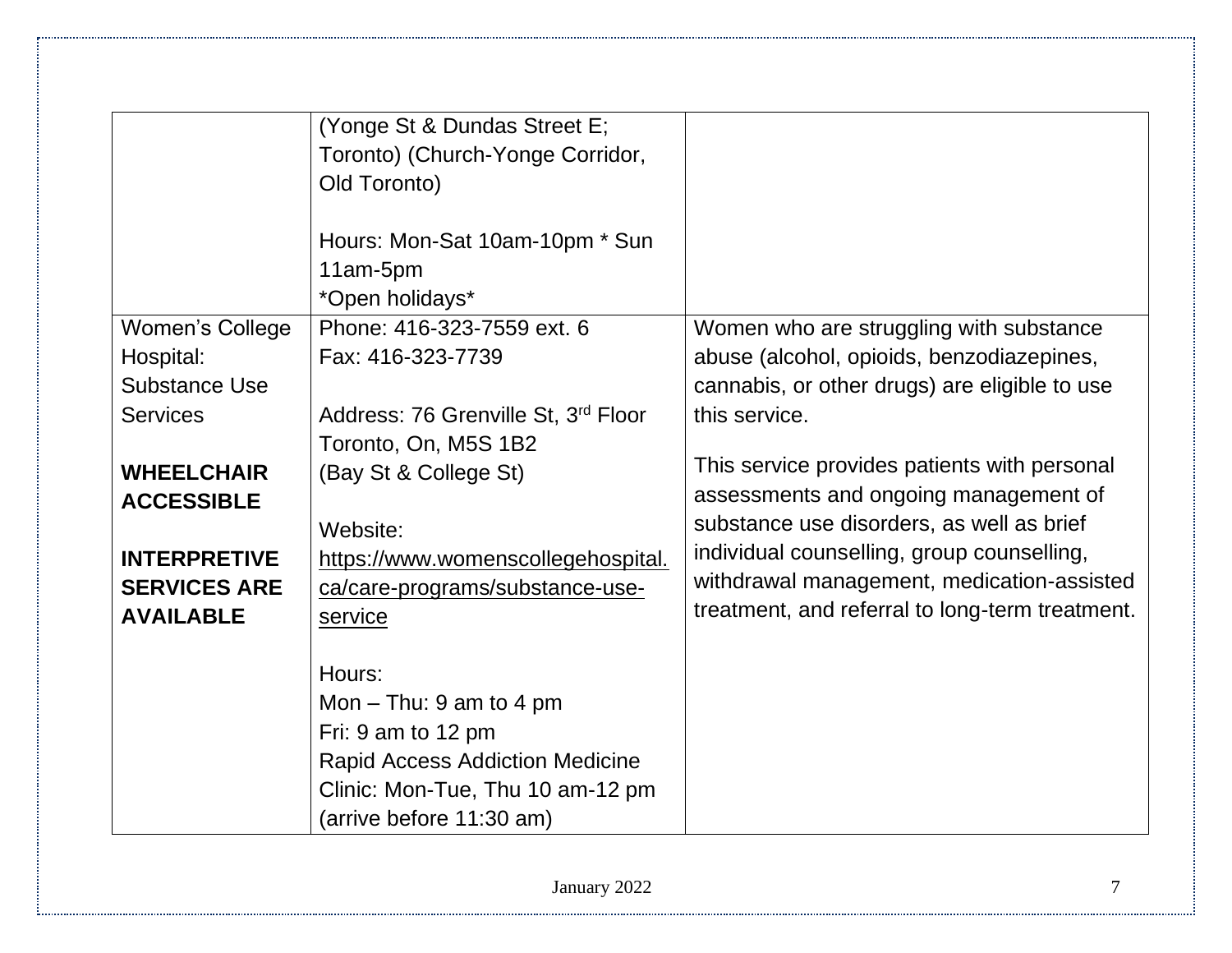| <b>CAMH: Medical</b><br><b>Withdrawal Unit</b> | Phone: 416-535-8501 press 2                                                                       | This service is for people who have a history<br>of complicated withdrawal from addictive                                                          |
|------------------------------------------------|---------------------------------------------------------------------------------------------------|----------------------------------------------------------------------------------------------------------------------------------------------------|
|                                                | Address: 60 White Squirrel Way,                                                                   | substances.                                                                                                                                        |
| <b>WHEELCHAIR</b><br><b>ACCESSIBLE</b>         | Toronto, ON M6J 1H4 (Admission)                                                                   | <b>Types of Treatment and Services Offered:</b>                                                                                                    |
|                                                | 40 White Squirrel Way,<br>Toronto, ON M6J 1H4 (Inpatient<br>unit)<br>(Queen St W & Ossington Ave) | inpatient stay<br>$\bullet$<br>comprehensive withdrawal management<br>support from a multidisciplinary team<br>participation in therapeutic groups |
|                                                | Website: https://camh.ca/en/your-<br>care/programs-and-<br>services/medical-withdrawal-unit       |                                                                                                                                                    |
|                                                | Admission Hours: Mon-Fri 9 am - 10<br>am                                                          |                                                                                                                                                    |
| <b>COUNTERfit</b><br><b>Harm Reduction</b>     | Phone: 416-461-1925 ext. 2388                                                                     | This program offers individuals with a range of<br>harm reduction supplies, materials and                                                          |
| Program (South                                 | Address: 955 Queen Street East                                                                    | equipment including needles and syringes,                                                                                                          |
| <b>Riverdale</b>                               | Toronto, ON M4M 3P3                                                                               | safer crack kits, safer crystal meth kits, safer                                                                                                   |
| <b>Community Health</b>                        | (Queen St E & Carlaw Ave)                                                                         | injection kits, stems, screens etc.                                                                                                                |
| Centre)                                        | Website:<br>https://www.srchc.ca/programs/harm<br>-reduction/fixed-site/                          | They also provide harm reduction information,<br>education, as well as referrals to a wide range<br>of local services and resources.               |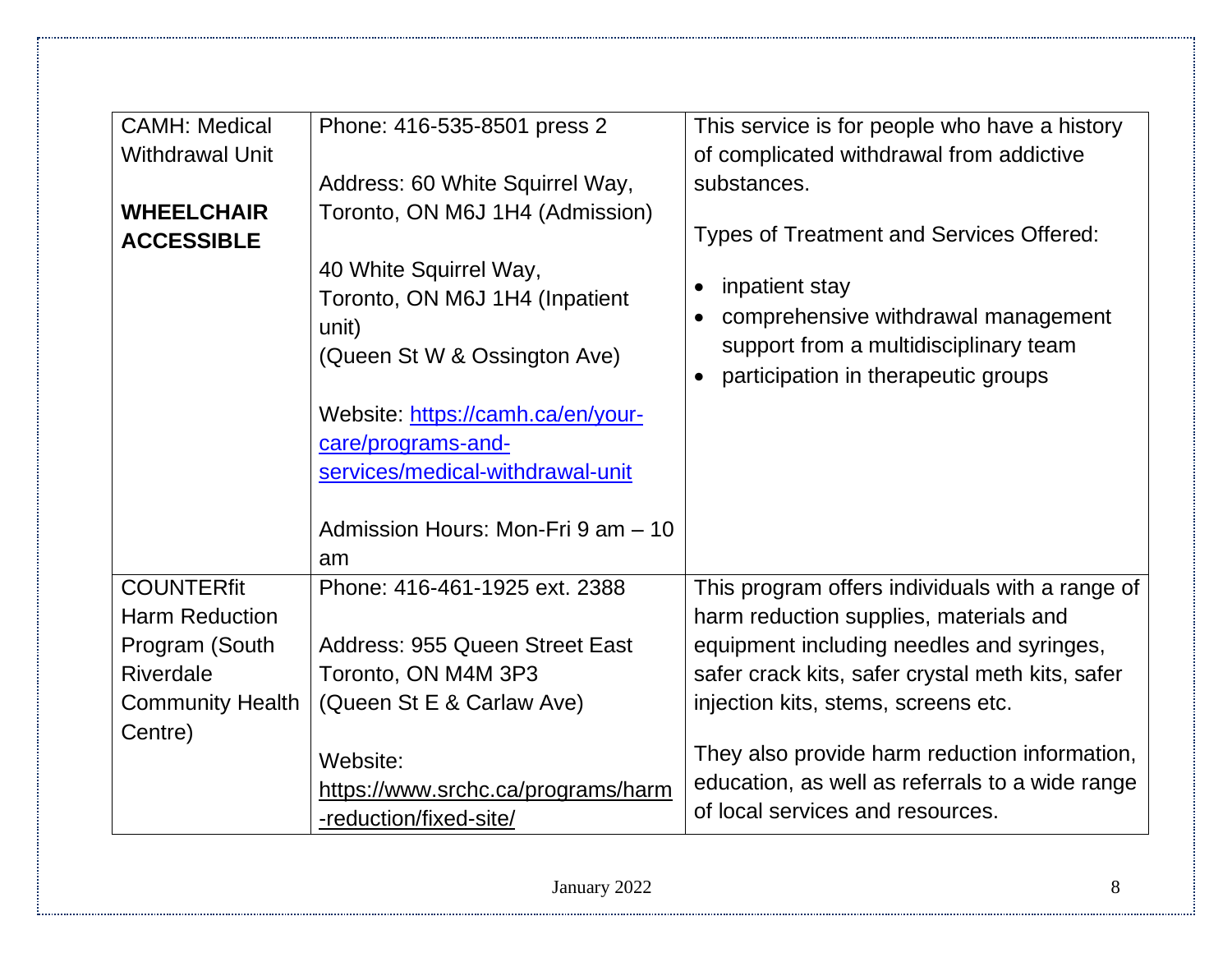| -Fri 9 am – 5 pm<br>Mon-Fr∟<br>$\sim$ |  |
|---------------------------------------|--|
|                                       |  |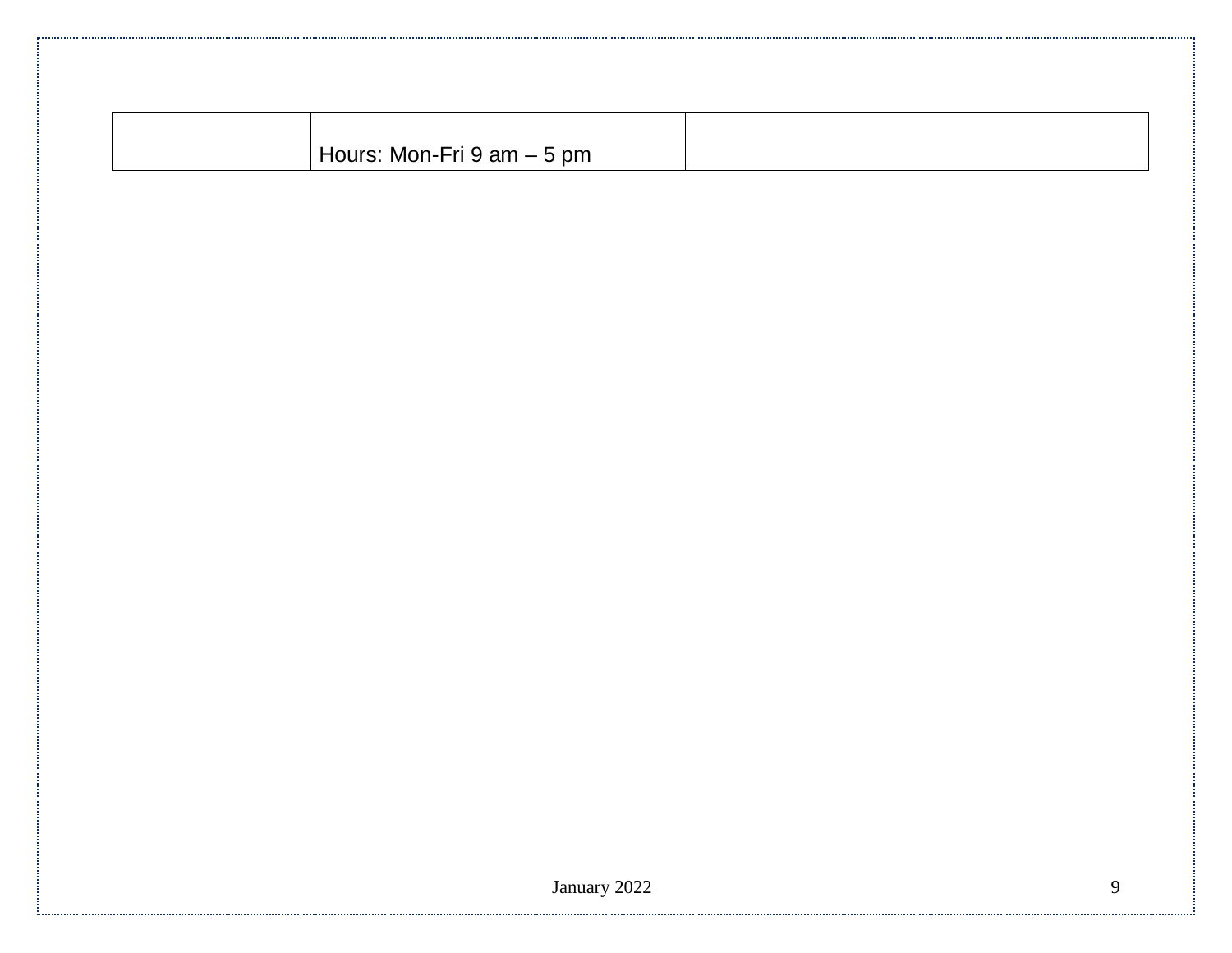## **Peer Support Groups**

| Name of Agency        | <b>Contact Info/ Hours of Operation</b> | Services/ Eligibility                             |
|-----------------------|-----------------------------------------|---------------------------------------------------|
| <b>Breakaway</b>      | Phone: 647-209-2043                     | Pieces To Pathways (PTP) is a peer-led            |
| Community             | Fax: 416-234-5702                       | substance use support program for                 |
| Centre                |                                         | LGBTQIA2S youth (age 16-29) in Toronto,           |
|                       | Address: 21 Strickland Ave              | that offers case management support and           |
| <b>WHEELCHAIR</b>     | (Queen St West & Dufferin St)           | helps individuals identify and pursue a range     |
| <b>ACCESSIBLE</b>     | Toronto, ON                             | of goals relating to substance use, housing,      |
|                       | <b>M6K 3E6</b>                          | employment, and mental health. PTP also           |
|                       |                                         | provides general counseling, one on one           |
|                       | Hours: Mon 10am-8pm * Tue 10am-         | sessions in the office or in the community,       |
|                       | 8pm * Wed 10am-5pm * Thu 10am-          | and phone and text message support.               |
|                       | 8pm * Fri 10am-3pm                      |                                                   |
| Anishnawbe            | Phone: 416-657-0379                     | First Nations, Inuit, or Metis Peoples (status    |
| <b>Health Toronto</b> | Fax: 416-657-3436                       | or non-status and their families) are eligible to |
|                       | Website:                                | access this service.                              |
| <b>FULLY</b>          | https://aht.ca/service/substance-       |                                                   |
| <b>ACCESSIBLE</b>     | abuse-supports/                         | This service offer's an Aboriginal Mental         |
|                       | Email: cpike@aht.ca                     | Health & Addictions Program (AMHA) and a          |
|                       |                                         | Rapid Access Addictions Medicine Program          |
|                       | Address: 4 Charles St E, Suite 300      | (RAAM) through a multidisciplinary team,          |
|                       | (Yonge St, south of Bloor St E;         | consisting of, addiction counselors, social and   |
|                       | Toronto) (Church-Yonge Corridor)        | outreach workers, nurses, physicians, group       |
|                       | Toronto, ON, M4Y 1T1                    | facilitators, and traditional healers.            |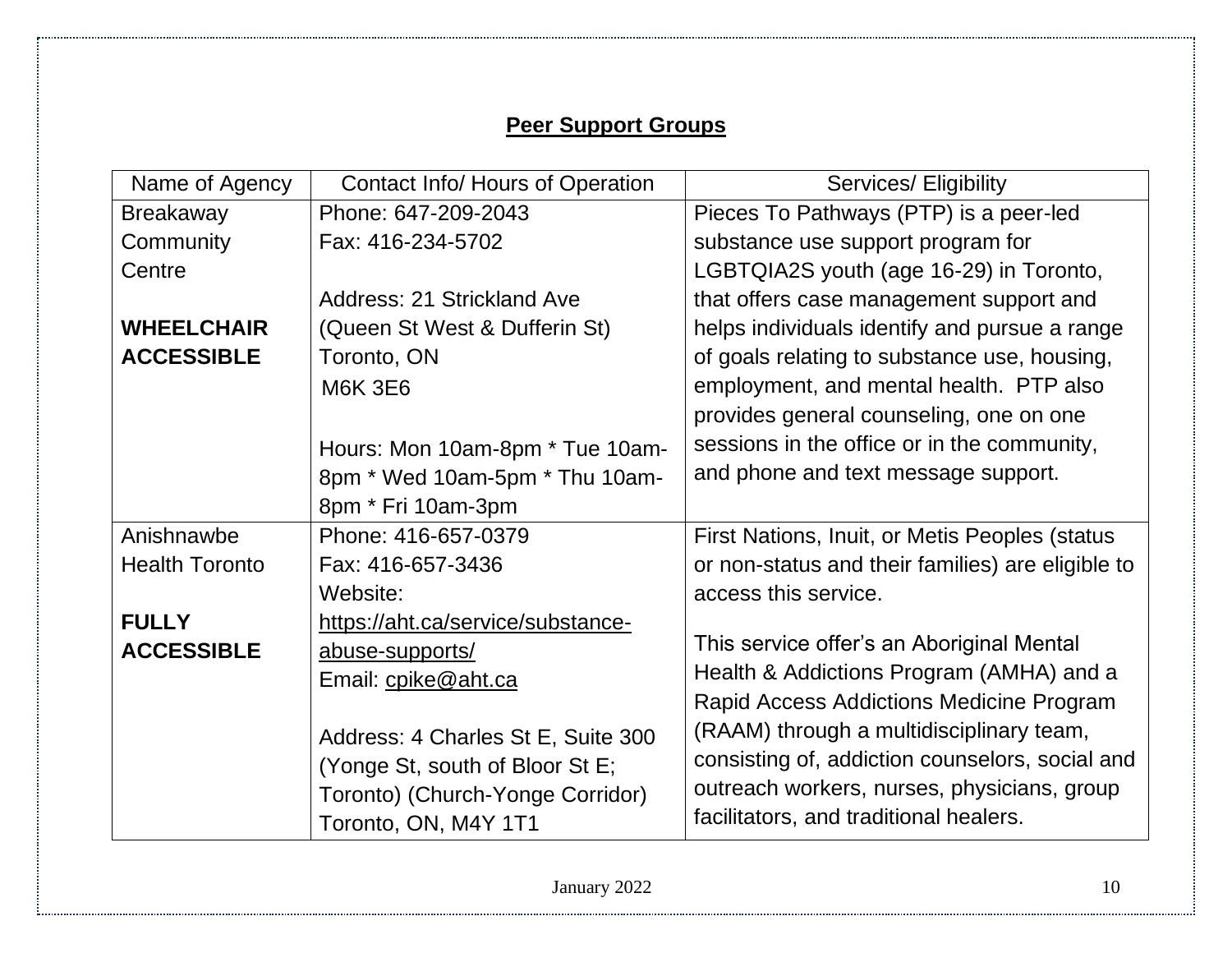|                       | Hours: Mon-Fri 9am-5pm Walk-in      |                                                    |
|-----------------------|-------------------------------------|----------------------------------------------------|
|                       | intake: Mon-Fri 11am-12noon * 1pm-  |                                                    |
|                       | 3:45 <sub>pm</sub>                  |                                                    |
| Parkdale Queen        | Phone: 416-804-8482 (Ex. 2125)      | Female-identifying individuals who engage in       |
| <b>West Community</b> |                                     | sex work and/or are active drug users are          |
| <b>Health Centre:</b> | Website:                            | eligible to access this service.                   |
| Women's Program       | https://pqwchc.org/programs-        |                                                    |
|                       | services/community-services-and-    | This service provides users with a variety of      |
|                       | programs/womens-programs/           | different support programs (that can be            |
|                       |                                     | accessed virtually) such as health education       |
|                       | Hours: Fridays 10 am to 12 pm       | workshops, safer sex, and drug use                 |
|                       |                                     | information, mindfulness-based stress              |
|                       |                                     | reduction, bad date reports, safer sex work        |
|                       |                                     | strategies, and social justice activism.           |
|                       |                                     | Registration is required for these programs,       |
|                       |                                     | call, or visit their website for more information. |
| <b>MOTHERCRAFT:</b>   | Phone: 416-364-7373                 | This service offers a variety of information and   |
| Breaking the          | Fax: 416-364-8008                   | resources for parents, students, and early         |
| <b>Cycle Early</b>    | Email: btcycle@mothercraft.org      | childhood educators.                               |
| Intervention          |                                     |                                                    |
| Program               | Website:                            | Their program Breaking the Cycle (BTC) is an       |
|                       | https://www.mothercraft.ca/index.ph | early identification and prevention program        |
| <b>NOT</b>            | p?q=ei-btc                          | designed to reduce risk and support the            |
| <b>ACCESSIBLE</b>     |                                     | development of children (0-6) who have been        |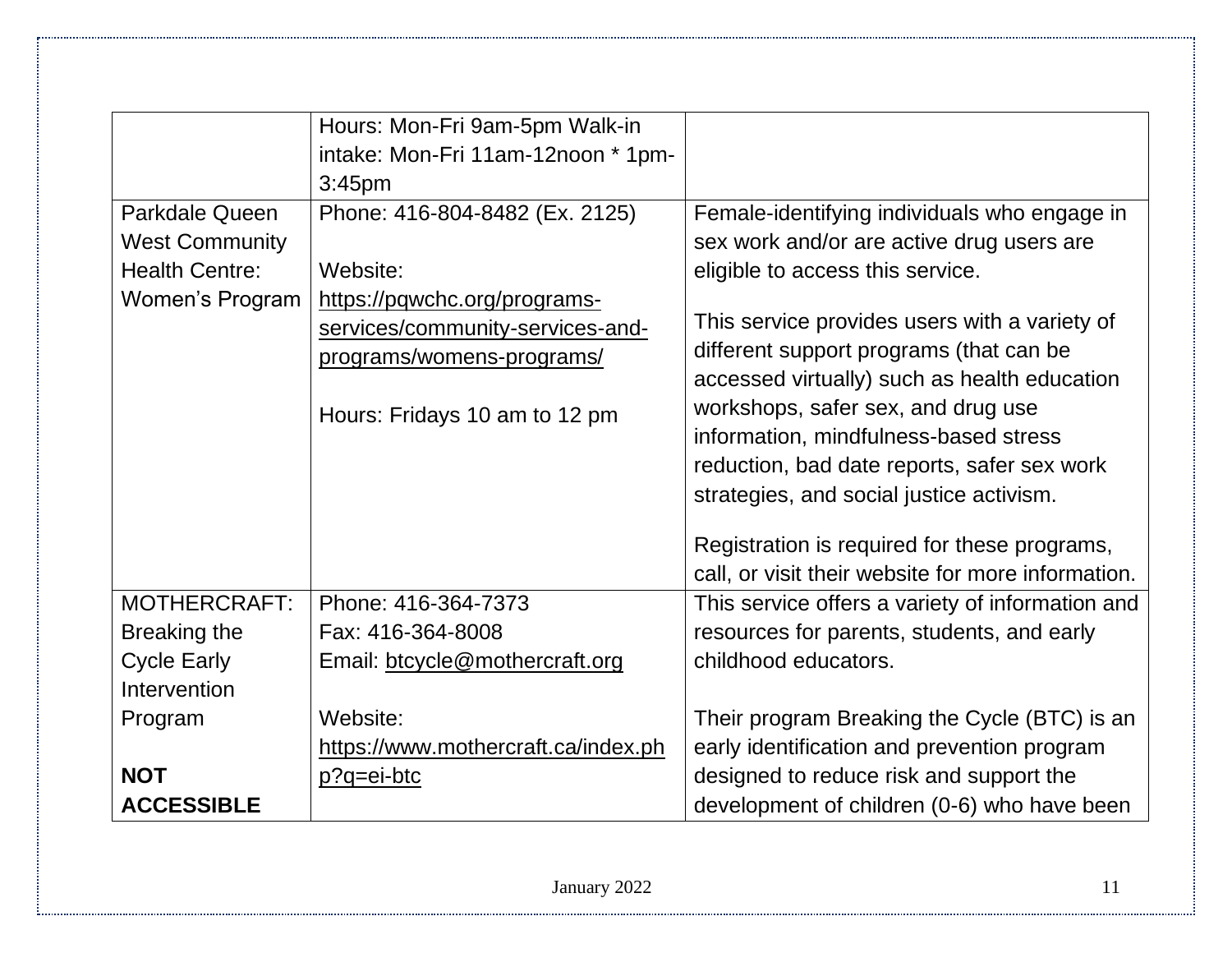| Address: 860 Richmond St W, Suite | or are currently being exposed to substance |
|-----------------------------------|---------------------------------------------|
| 100                               | use. By providing services that address     |
| (Queen St West. & Strachan Ave)   | maternal substance abuse and work to        |
| Toronto, On, M6J 1C9              | strengthen the mother/child relationship    |
| Hours: Mon $-$ Fri 9 am to 5 pm   | through a community-based approach.         |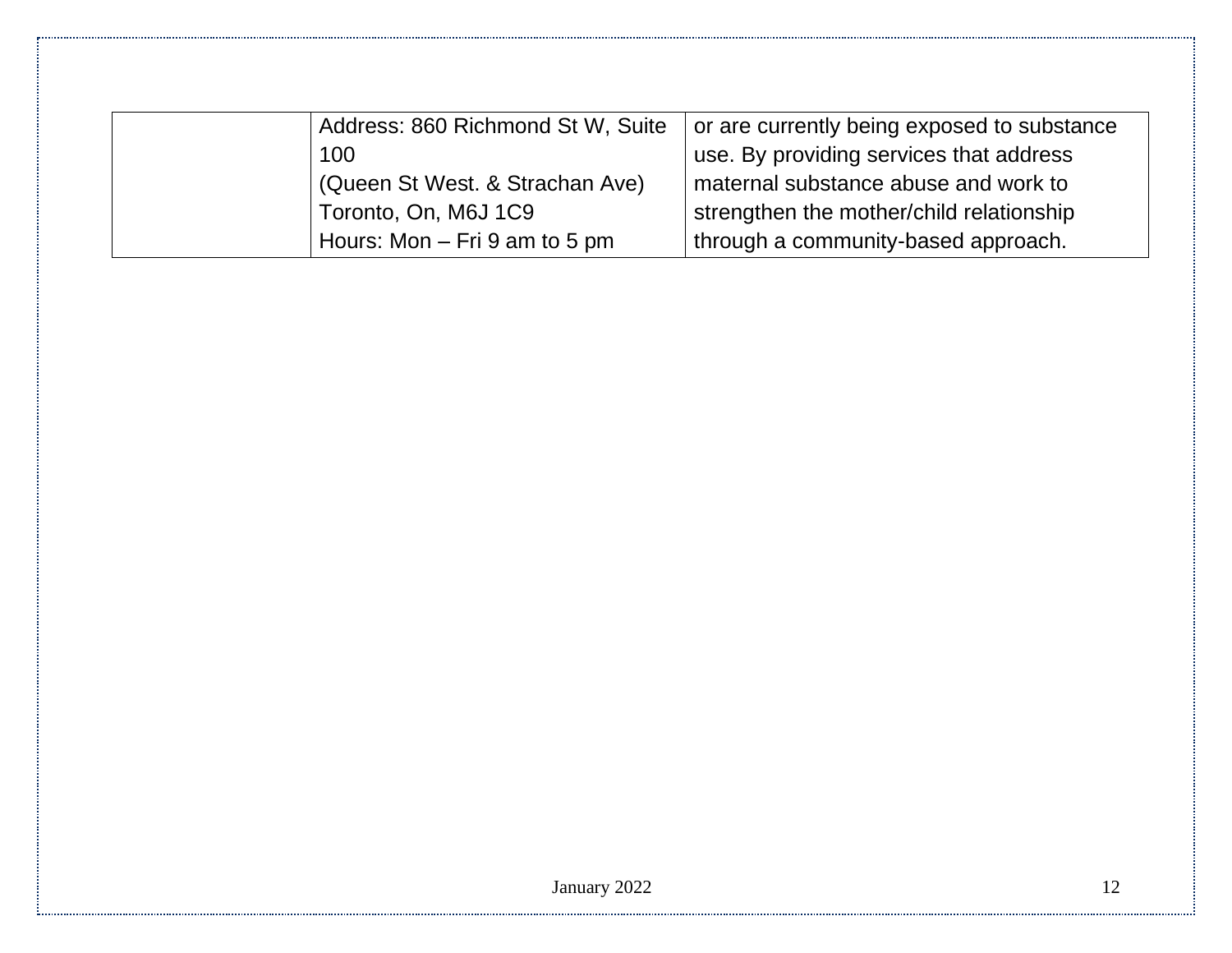# **Treatment Centres**

| Name of Agency          | <b>Contact Info/ Hours of Operation</b> | Services/ Eligibility                            |
|-------------------------|-----------------------------------------|--------------------------------------------------|
| <b>Bellwood Health</b>  | Office: 647-490-5682                    | Women and men ages 18 and above, with            |
| <b>Services</b>         | Toll Free: 1-866-522-5090               | alcohol and/or drug addiction, gambling          |
|                         | CRISIS: 416-495-0926                    | issues, eating disorders, sex addiction, or      |
| <b>WHEELCHAIR</b>       | Email: info@bellwood.ca                 | trauma, including post-traumatic stress          |
| <b>ACESSIBLE</b>        |                                         | disorder (PTSD), and their families are eligible |
|                         | Website:                                | to access this service.                          |
|                         | https://www.edgewoodhealthnetwork       |                                                  |
|                         | .com/locations/bellwood/                | This service offers a 7 week (or longer          |
|                         |                                         | depending on the individual) inpatient           |
|                         | Address:                                | program where individuals will work with a       |
|                         | 175 Brentcliffe Rd                      | team of medical experts who specialize in        |
|                         | (Bayview Ave and Eglinton Ave           | alcohol use and addiction – including doctors,   |
|                         | East)                                   | nurses, and psychiatrists - to build a           |
|                         | Toronto, ON, M4G 0C5                    | foundation of recovery as well as a counselor    |
|                         | Hours: Open 24/7                        | who will help them explore past trauma to        |
|                         |                                         | uncover the root of their addiction.             |
|                         |                                         |                                                  |
|                         |                                         | To apply contact intake and assessment           |
|                         |                                         | regarding psychosocial interview and medical     |
|                         |                                         | assessment.                                      |
| Renascent               | Toll Free Helpline: 1-866-232-1212      | All individuals who are 16 or older, who are     |
| <b>Treatment Centre</b> | Office: 416-927-1202                    | dealing with substance abuse are eligible to     |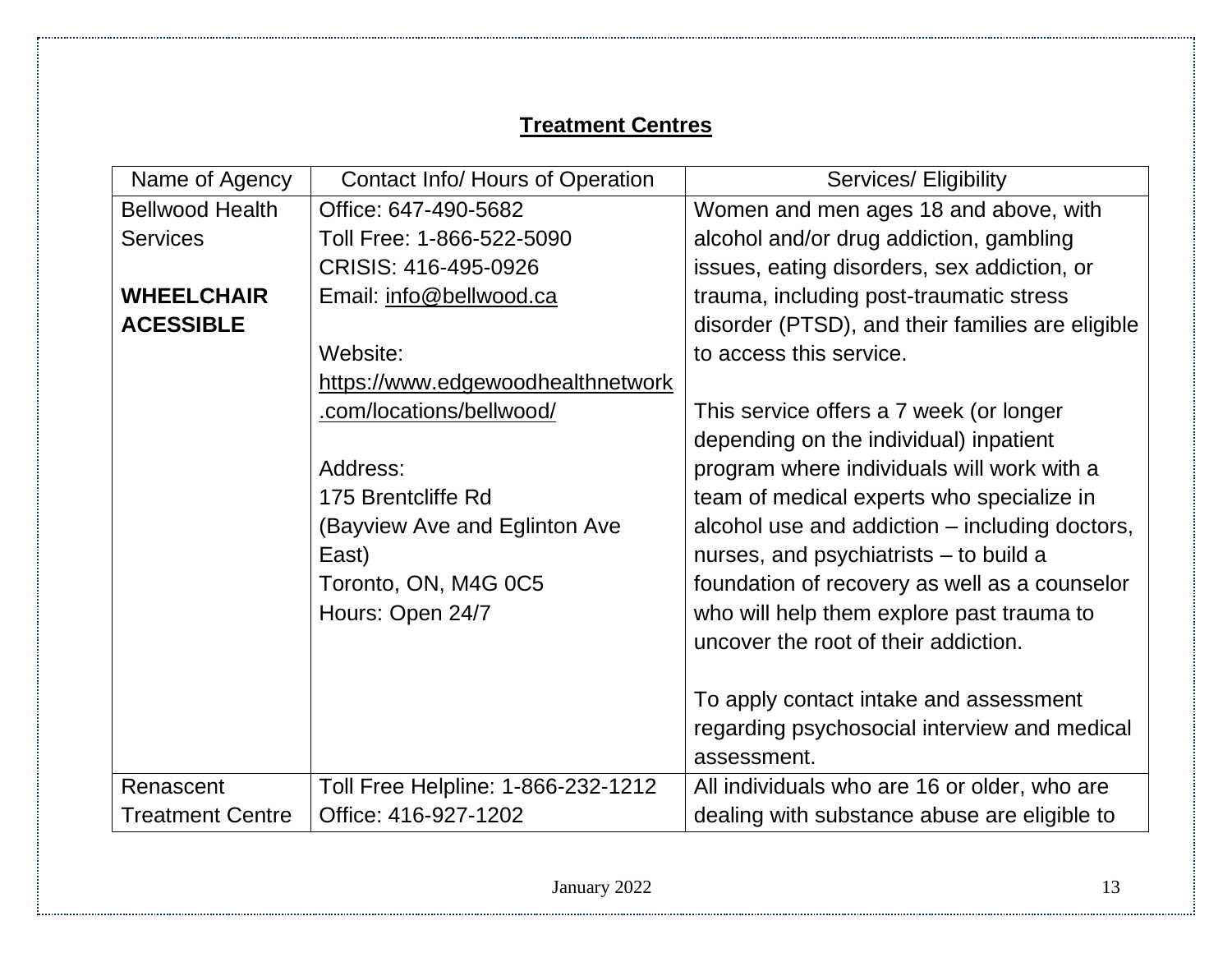|                      | Email: info@renascent.ca        | access this service. (Minimum of 72 hours of      |
|----------------------|---------------------------------|---------------------------------------------------|
| <b>ACCESSIBILTY:</b> |                                 | sobriety required for service users)              |
| <b>WHEELCHAIR</b>    | Website: https://renascent.ca/  |                                                   |
| <b>ACCESSIBLE,</b>   |                                 | This service offers Residential, outpatient,      |
| <b>AUTOMATIC</b>     | Address:                        | and distant delivery substance addiction          |
| <b>MAIN</b>          | 38 Isabella St                  | recovery programs. Inpatient and outpatient       |
| <b>ENTRANCE;</b>     | (Yonge St & Charles St East)    | treatment programs, including primary care,       |
| <b>ELEVATOR WITH</b> | Toronto, ON, M4Y 1N1            | alumni and family care, and relapse               |
| <b>BRAILLE AND</b>   | Hours: Open 24/7                | prevention aftercare. As well as a home-          |
| <b>VOICETONE</b>     |                                 | based 26-week intensive outpatient treatment,     |
|                      |                                 | including 6 weeks intensive programming and       |
|                      |                                 | 20 weeks continuing care.                         |
|                      |                                 |                                                   |
|                      |                                 | Residency Requirements: Canada-wide and           |
|                      |                                 | international referrals accepted                  |
|                      |                                 |                                                   |
|                      |                                 | To apply call helpline 1-866-232-1212             |
| <b>Jean Tweed</b>    | Office: 416-255-7359            | Women who are 16 years of age and older           |
| Centre               | Fax: 416-255-9021               | dealing with substance use, including alcohol,    |
|                      | Email: info@jeantweed.com       | or problem gambling, and their families are       |
| <b>ACCESSIBILTY:</b> |                                 | eligible to access this service; all services are |
| <b>DESIGNATED</b>    | Website: https://jeantweed.com/ | available to women on methadone. There is a       |
| <b>PARKING AT</b>    |                                 | child development center available for clients    |
| <b>ENTRANCE;</b>     | Address:                        | with children 6 years and under                   |
| <b>WHEELCHAIR</b>    | 215 Evans Ave                   |                                                   |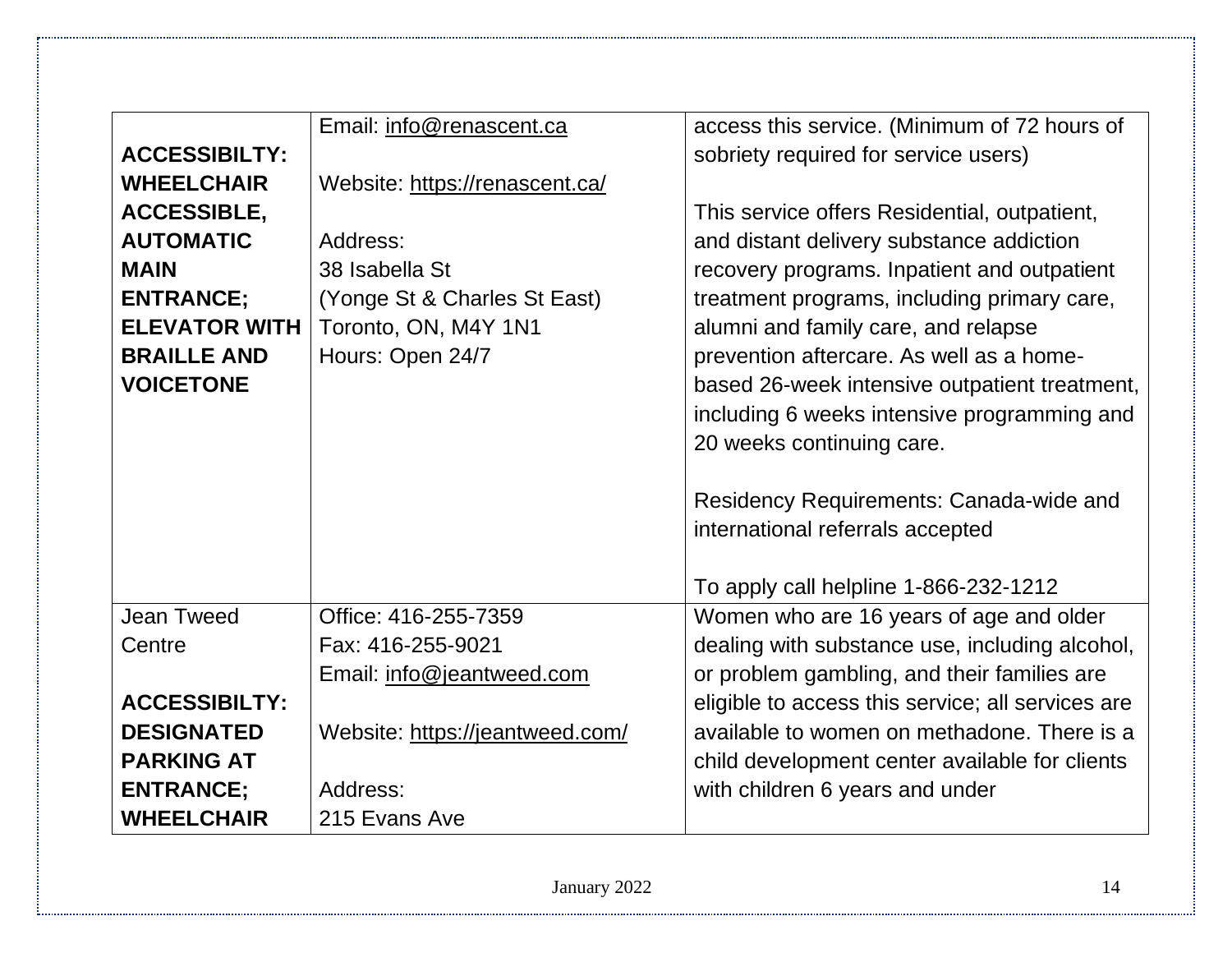| <b>ACCESSIBLE</b>     | (Islington Ave & Evans Ave)             | Jean Tweed offers a virtual substance abuse-    |
|-----------------------|-----------------------------------------|-------------------------------------------------|
| <b>AUTOMATIC</b>      | Etobicoke, ON, M8Z 1J5                  | related intensive program (on ZOOM), a 3-       |
| <b>MAIN</b>           |                                         | week program with ongoing intake, access to     |
| <b>ENTRANCE;</b>      | Hours: Office Mon-Fri 9 am-5 pm;        | interdisciplinary team, educational workshops   |
| <b>BARRIER-FREE</b>   | programs Tue-Thu 9 am-9 pm;             | focused on healthy coping skills and relapse    |
| <b>WASHROOM</b>       | information night, alternate Wed 6      | prevention, individual & family counseling,     |
| <b>INCLUDING</b>      | pm-7 pm (call for details).             | external service/information referrals, and     |
| <b>DOOR AND</b>       |                                         | continual care.                                 |
| <b>STALL</b>          |                                         |                                                 |
| <b>Salvation Army</b> | Phone: 416-431-4379 (ext. 221) OR       | Salvation Army Homestead offers long term       |
| Homestead             | Email:                                  | treatment options, that provide service users   |
|                       | danielle@salvationarmyhomestead.o       | with structure and help them work on a variety  |
|                       | <u>rg</u>                               | of different learning skills and opportunities. |
|                       |                                         | They offer a holistic approach that considers   |
|                       | Website:                                | your physical, spiritual, and emotional needs   |
|                       | https://torontoharbourlight.ca/salvatio | as well as your personal goals.                 |
|                       | n-army-homestead/                       |                                                 |
|                       |                                         | Treatment options are:                          |
|                       | Address:                                |                                                 |
|                       | 2085 Ellesmere Road (Ellesmere          | A longer term, six-to-ten-week                  |
|                       | Rd. & Markham Rd.)                      | residential program for women in one of         |
|                       | Scarborough, ON, M1H 2W6                | the most beautiful areas of downtown            |
|                       |                                         | Toronto                                         |
|                       |                                         |                                                 |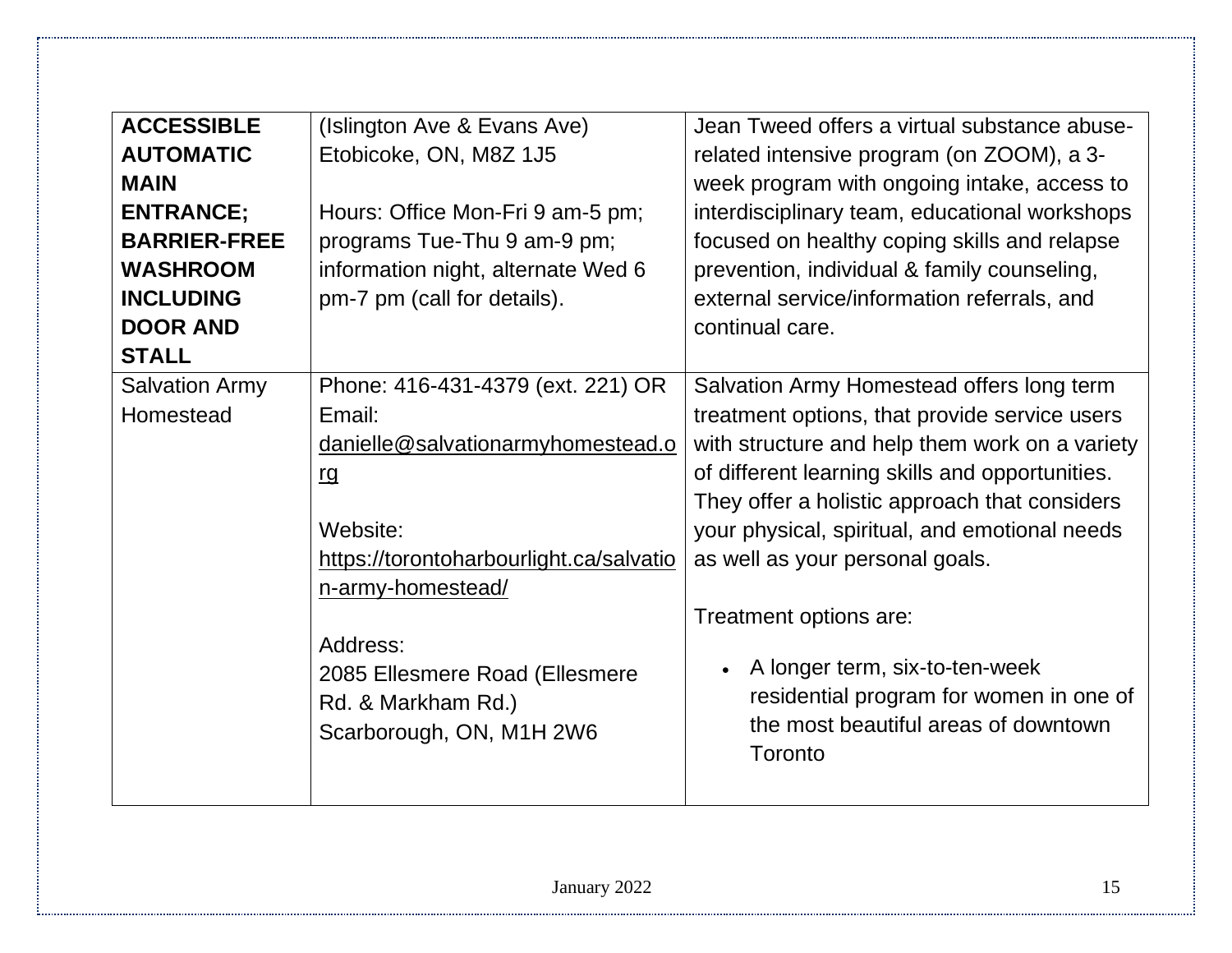|                    |                                      | • A six-week to ten-week women's day           |
|--------------------|--------------------------------------|------------------------------------------------|
|                    |                                      | treatment program at our downtown site         |
|                    |                                      |                                                |
|                    |                                      | They also offer a Virtual Relapse Prevention   |
|                    |                                      | and Life Skills Group. Women's Groups are      |
|                    |                                      | Mondays, Wednesdays, and Fridays from          |
|                    |                                      | $10:30$ am to noon.                            |
|                    |                                      | Registration is free-Please Contact Danielle   |
|                    |                                      | at 416-431-4379 ext. 221 or                    |
|                    |                                      | danielle@salvationarmyhomestead.org            |
| Pinewood           | Phone: 905-721-4747 ext. 5 or        | Women 18+ are eligible to access this          |
| Addiction          | 1-888-881-8878 ext. 5.               | service. Women must be abstinent for a         |
| Services:          |                                      | minimum of 72 hours prior to admission.        |
| Women's            | Website:                             |                                                |
| <b>Residential</b> | https://www.lakeridgehealth.on.ca/en | Pinewood offers a 21-day, live in program that |
| <b>Treatment</b>   | /ourservices/Women-s-Residential-    | offers women a safe residence while working    |
| Program            | <u>Treatment-Program.asp</u>         | towards their treatment goals- women must      |
|                    |                                      | be able to maintain abstinence throughout the  |
|                    | Address: 300 Centre St South         | 21-day program.                                |
|                    | Oshawa, ON, L1H 4B2                  | The Women's Residential Treatment Program      |
|                    |                                      | is trauma informed and women centred,          |
|                    | Hours: Open Monday to Friday         | providing a highly structured program that     |
|                    | 8:30am to 4pm.                       | addresses the biopsychosocial needs of         |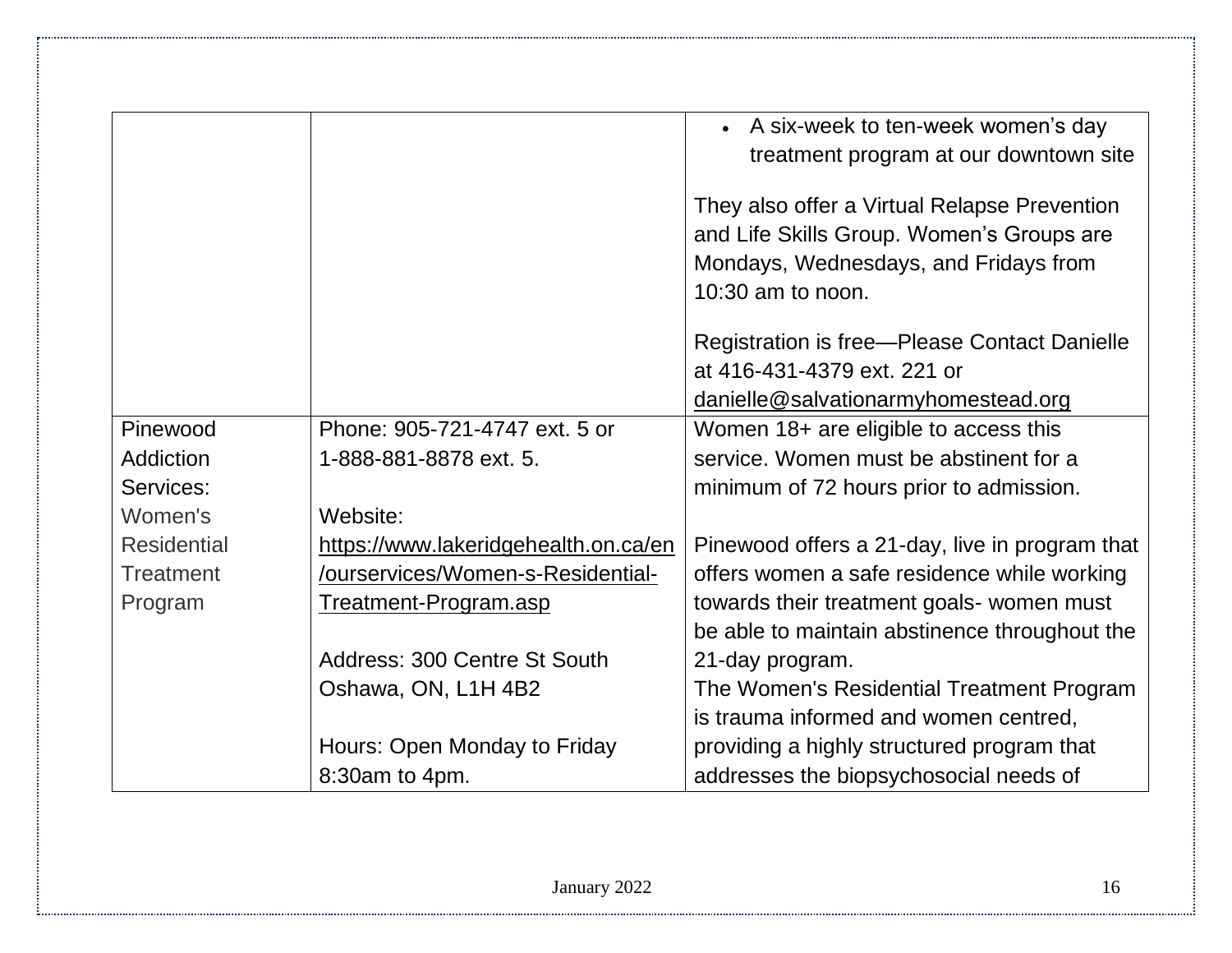|                         |                                      | women. Client goals range from abstinence to<br>controlled use.<br>The program offers women individual and<br>group counselling through a variety of<br>treatment approaches: process-oriented<br>groups, psychoeducation, CBD, DBT, First<br><b>Stage Trauma Treatment, creative</b><br>expression, and psychodrama. |
|-------------------------|--------------------------------------|-----------------------------------------------------------------------------------------------------------------------------------------------------------------------------------------------------------------------------------------------------------------------------------------------------------------------|
| Comprehensive           | Phone: 647-490-4008                  | Anyone is eligible to use this service; walk in,                                                                                                                                                                                                                                                                      |
| <b>Treatment Clinic</b> | Fax: 647-689-5890                    | call, or email to book an appointment.                                                                                                                                                                                                                                                                                |
|                         | Email: info@ctctoronto.com           | Alternatively, you can print & fax/email a                                                                                                                                                                                                                                                                            |
|                         |                                      | referral form.                                                                                                                                                                                                                                                                                                        |
|                         | Address: 1154 Danforth Ave           |                                                                                                                                                                                                                                                                                                                       |
|                         | Toronto, ON M4J 1M3                  | *Doctor's referral NOT needed                                                                                                                                                                                                                                                                                         |
|                         | (Greenwood Ave & Danforth Ave)       |                                                                                                                                                                                                                                                                                                                       |
|                         |                                      | This service offers addictions care to anyone                                                                                                                                                                                                                                                                         |
|                         | Website:                             | who has, or thinks they have a problem with                                                                                                                                                                                                                                                                           |
|                         | https://comprehensivetreatmentclinic | drugs or alcohol through various forms of                                                                                                                                                                                                                                                                             |
|                         | .com/                                | therapy, counselling, and medication                                                                                                                                                                                                                                                                                  |
|                         |                                      | treatment, including methadone and                                                                                                                                                                                                                                                                                    |
|                         | Hours: Mon, Wed 12pm – 5pm           | suboxone.                                                                                                                                                                                                                                                                                                             |
|                         | Tues, Fri 9am - 5pm                  |                                                                                                                                                                                                                                                                                                                       |
|                         | Thurs $3$ pm $-5$ pm                 | Services offered:                                                                                                                                                                                                                                                                                                     |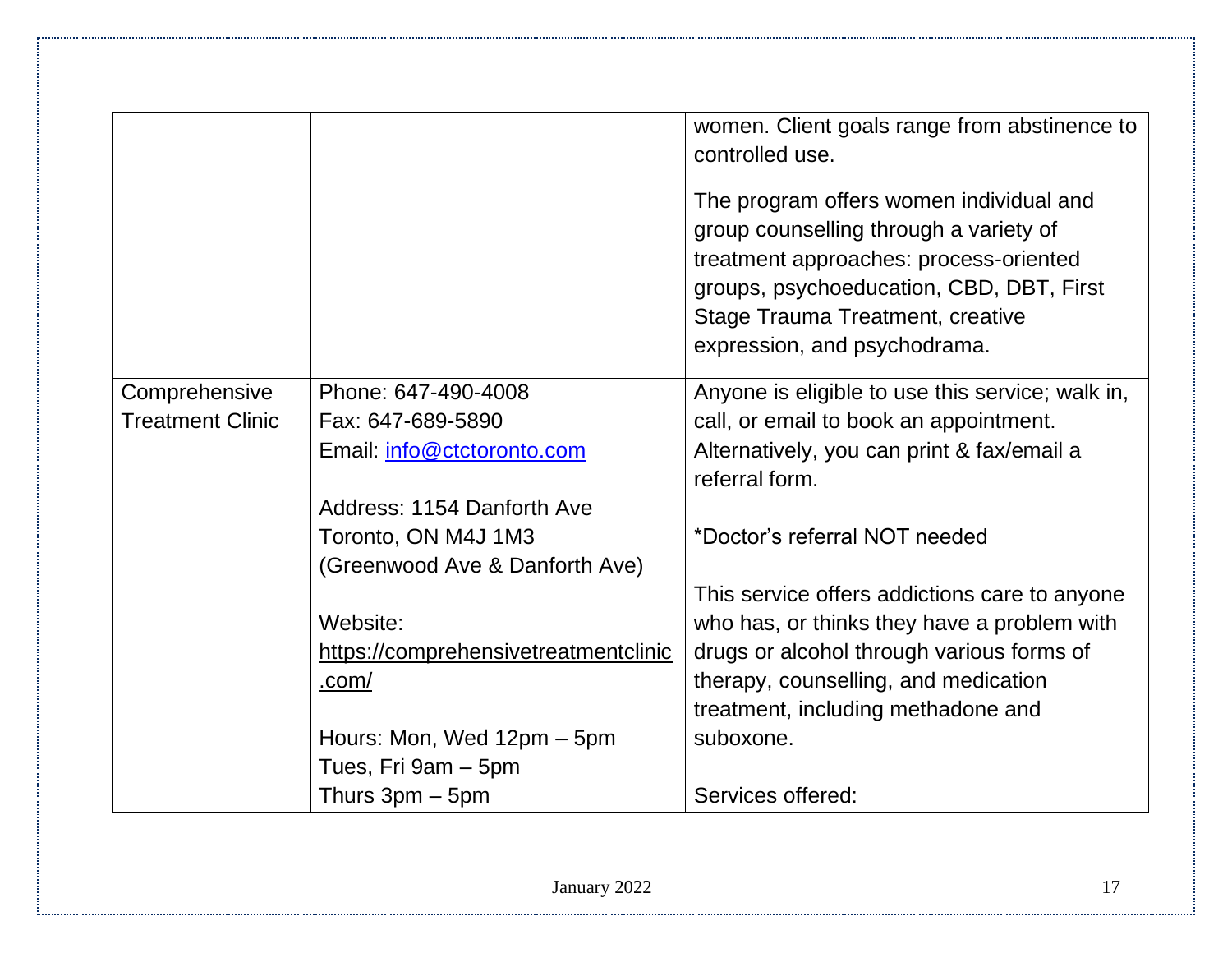| Sat $10am - 1:30pm$ | Opioid Agonist Therapy, Individualized   |
|---------------------|------------------------------------------|
|                     | Treatment, Non-Medication Treatment, Art |
|                     | Group, Harm Reduction Supplies, and Free |
|                     | meals.                                   |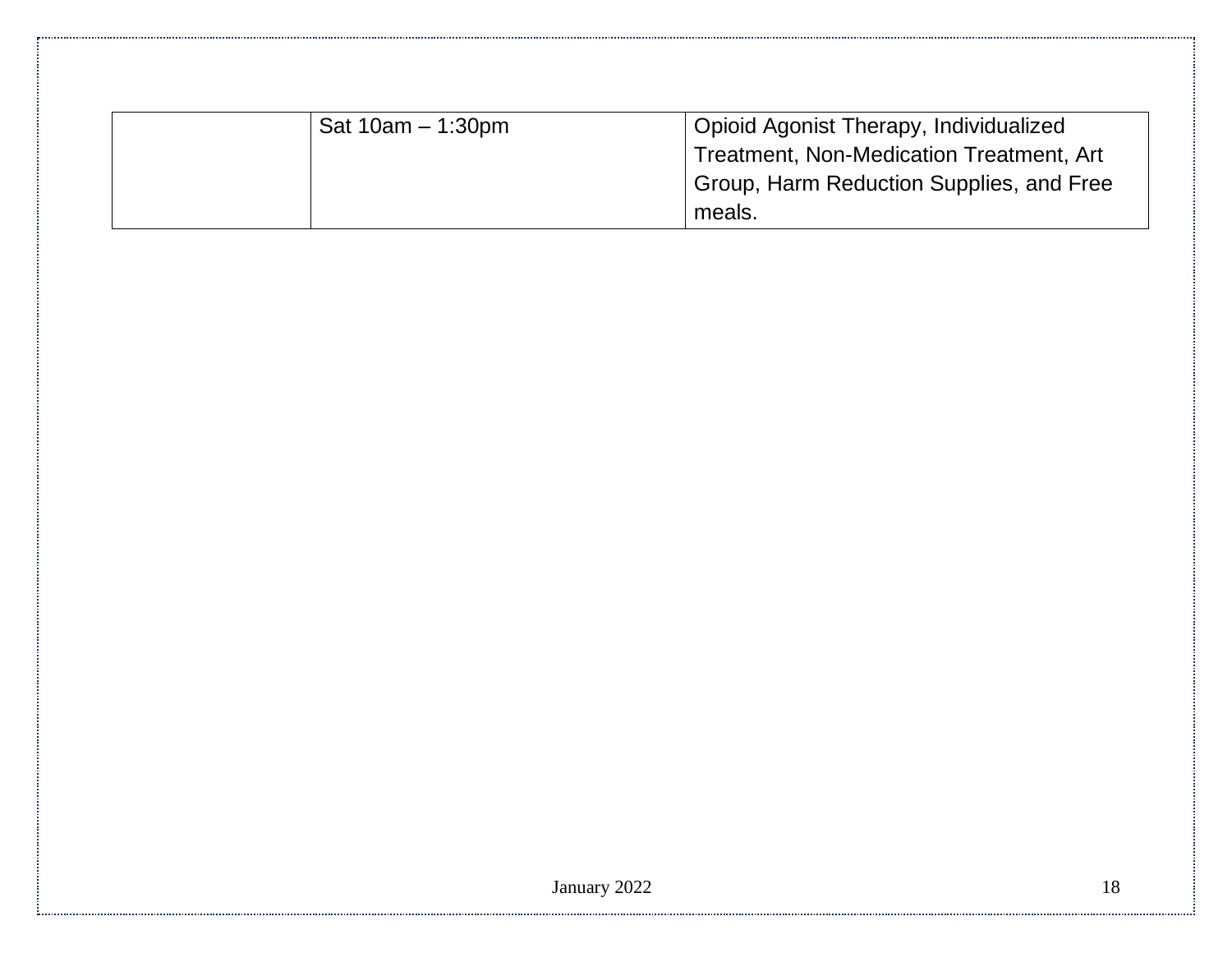### **12 Step Programs**

(12-step programs are abstinence-based groups that assist people suffering from alcohol abuse and addiction by providing individual action steps and support from other community members**)**

| Name of Agency      | Contact Info/ Hours of Operation    | Services/ Eligibility                        |
|---------------------|-------------------------------------|----------------------------------------------|
| AA: Greater         | Phone: +1 877-404-5591              | Get connected with AA meetings online and in |
| <b>Toronto Area</b> | Open 24 Hours to call               | person and find AA literature at:            |
| Intergroup          |                                     | www.https://aa-intergroup.org/.              |
|                     | Website: https://www.aatoronto.org/ |                                              |
|                     |                                     |                                              |
|                     | 202-234 Eglinton Ave E, Toronto     |                                              |
|                     | (Eglinton Ave E & Mt Pleasant Rd)   |                                              |
| <b>Narcotics</b>    | Phone: 416-628-9185                 | Get connected with NA meetings online and    |
| Anonymous           | NA Helpline: 1-888-811-3887         | in person.                                   |
| Toronto             |                                     |                                              |
|                     | Website: https://www.torontona.org/ |                                              |
|                     | 416-628-9185                        |                                              |
|                     |                                     |                                              |
| AA 24hr hot line    | 800-839-1686                        | 24-hour hot line for anyone struggling with  |
|                     |                                     | addiction. Provides information about        |
|                     |                                     | meetings and other AA resources.             |